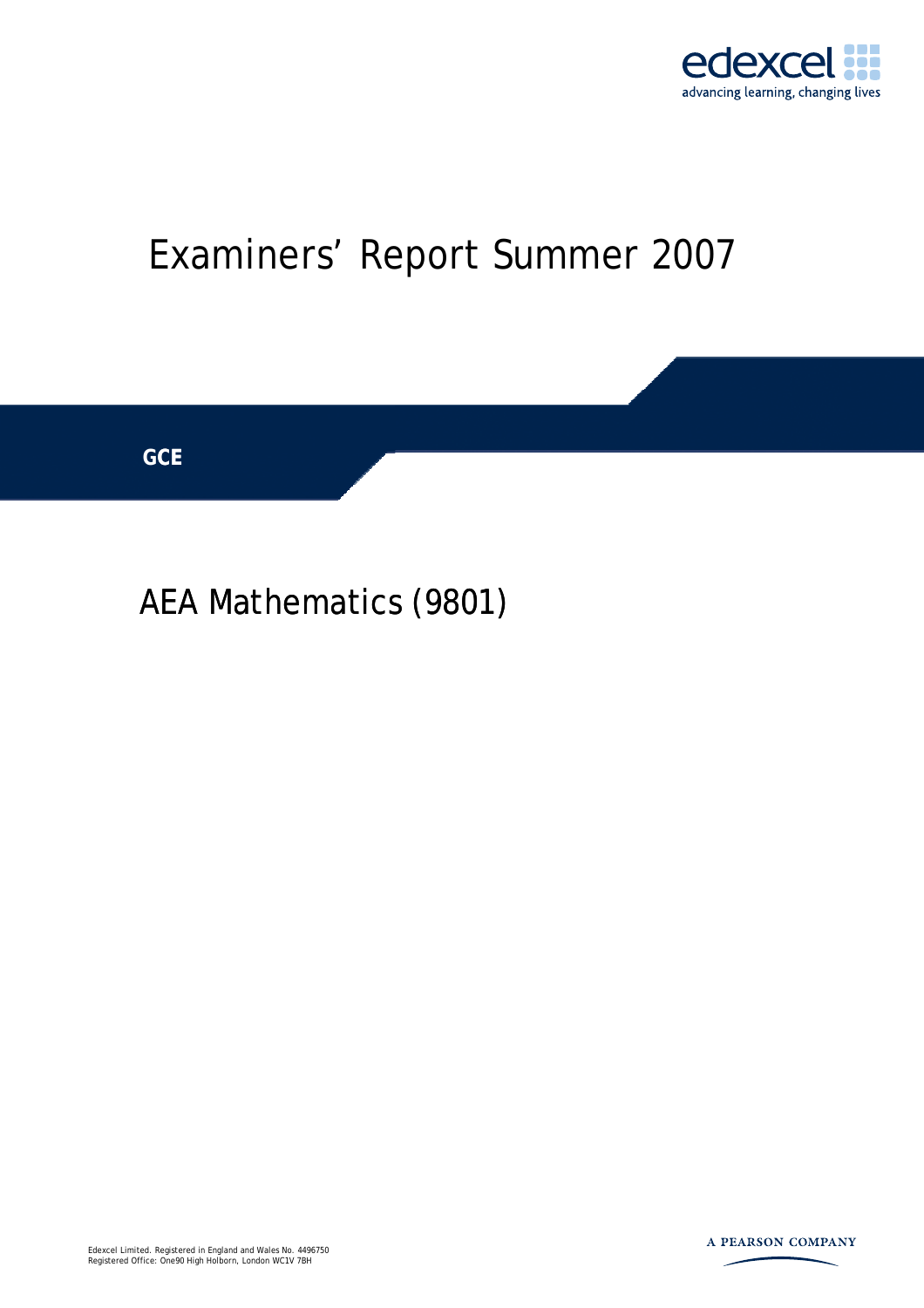Edexcel is one of the leading examining and awarding bodies in the UK and throughout the world. We provide a wide range of qualifications including academic, vocational, occupational and specific programmes for employers.

Through a network of UK and overseas offices, Edexcel's centres receive the support they need to help them deliver their education and training programmes to learners.

For further information please call our Customer Services on 0870 240 9800, or visit our website at www.edexcel.org.uk.

Summer 2007 Publications Code UA 019312 All the material in this publication is copyright © Edexcel Ltd 2007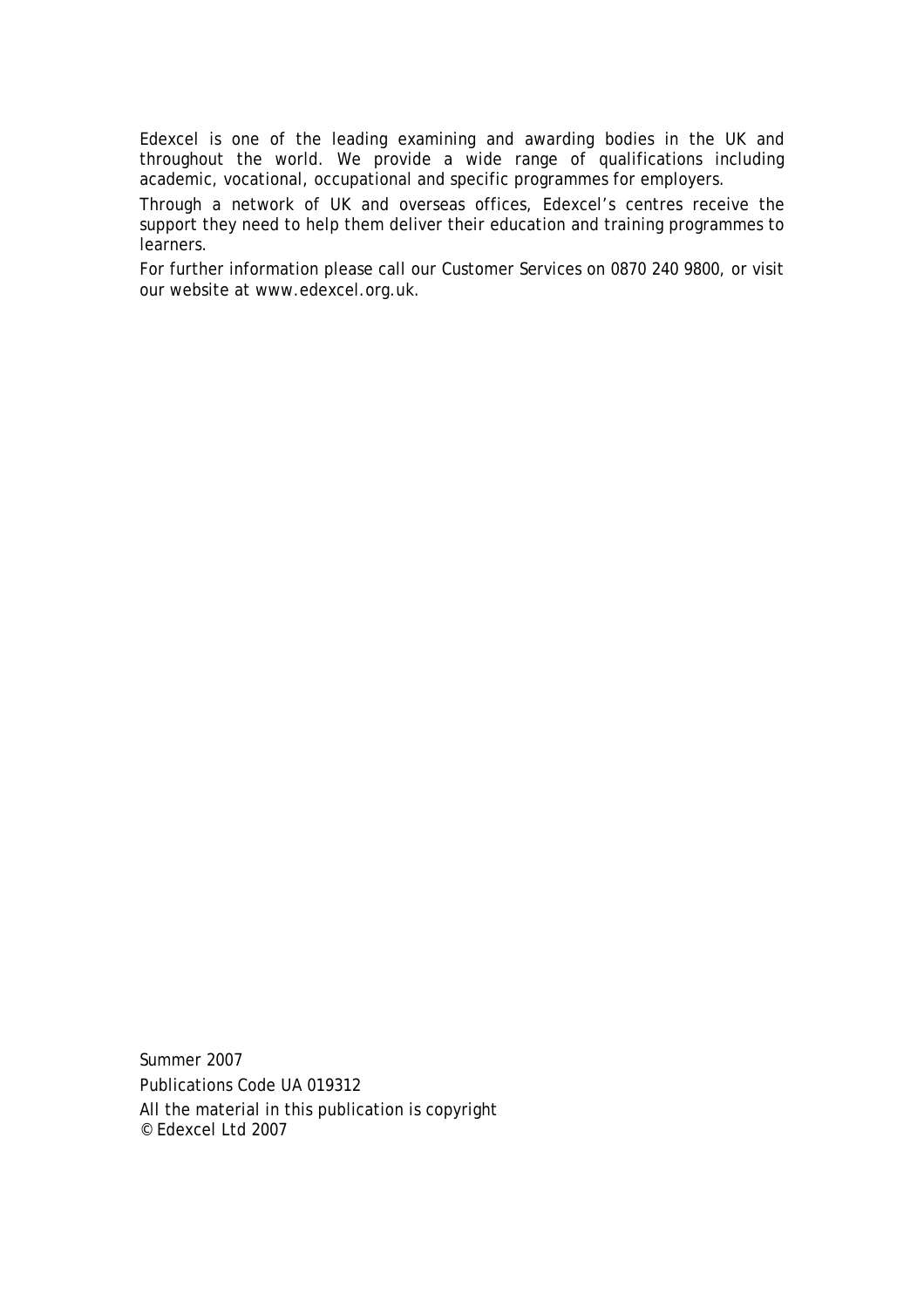### **Advanced Extension Awards Unit AEA Specification 9801**

#### **Introduction**

This paper was a very good discriminator, leading to a wide spread of marks. At the same time all the questions contained parts that were accessible to competent A- level mathematics candidates, but also contained parts enabling the more able candidates to shine. Q3(b), Q4(a),  $Q5(f)$  and  $Q7(e)$  and (f) were particularly effective discriminators whilst  $Q2(a)$  and (c),  $Q3(a)$ , Q4(b) and much of Q5 and Q6 were accessible to most candidates.

The general standard of entry was slightly better than in previous years but there are still too many candidates who have had little, if any, preparation for more searching questions on the core material and a small minority whose scripts suggested they would struggle with standard questions in  $C1 - C4$ .

#### **Comments on individual questions**

#### **Question 1**

Part (a) was usually answered correctly. In part (b) some worked from their expansion in (a) and let  $y = \cos \theta$  and then worked from  $(1 - \cos \theta)^{-2}$  to  $\frac{1}{4}$  cosec<sup>4</sup>  $(-\cos \theta)^{-2}$  to  $\frac{1}{4}$ cosec<sup>4</sup> $(\frac{\theta}{2})$ . Others chose to work the other way around and sometimes went via cos  $\left(\frac{\theta}{2}\right)$  which made their solution rather long winded. Given that the question was a "show that" we expected some explicit use of  $2\sin^2\left(\frac{\theta}{2}\right) = 1 - \cos\theta$  $\left(\frac{\theta}{2}\right) = 1 - \cos\theta$  (or equivalent) at some stage in the working. Few candidates stated the values of  $\theta$  for which the result was not valid;  $2n\theta$  was quite common (often coming from considering  $\sin \left| \frac{6}{5} \right| = 0$ 2  $\left(\frac{\theta}{2}\right) = 0$ ) but others realised that the condition was  $|\cos \theta| = 1$  but could

not proceed from here.

Having written down a correct expansion in part (a) it was disappointing that so few candidates spotted the connection with parts (c) and (d). Those who did usually scored the 4 marks very easily but others floundered around with various expressions largely unrelated to the problem.

#### **Question 2**

Part (a) was answered well although a number of candidates sketched both  $y = \sqrt{x}$  and  $y = -\sqrt{x}$ . In part (b) most interpreted the integrals in terms of area and there were some very thorough explanations usually accompanied by some shading on their diagram. The integration in part (c) was usually correct and many obtained  $a = \frac{16}{5}$ 9  $a = \frac{16}{3}$  but it was surprising how many candidates simplified as far as  $\sqrt{a} = \frac{4}{3}$ 3  $a = \frac{1}{2}$  and then failed to obtain the correct answer. Part (d) gave the candidates an excellent opportunity to shine by understanding rather than effort. Many tried to integrate a general f(*x*) and got no where. Some simply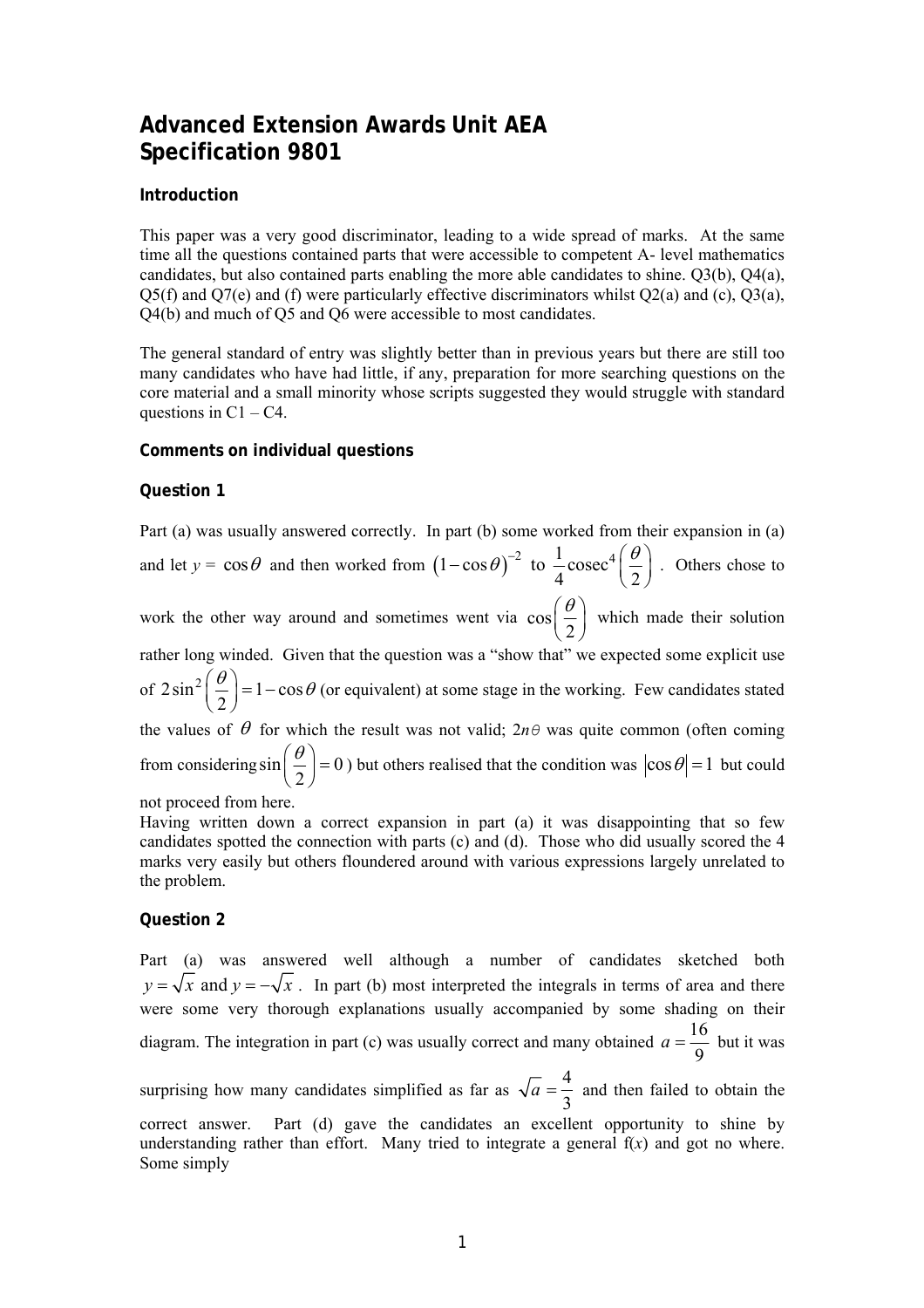translated as in the mark scheme and others identified  $f(x) = |x|$  with  $b = \frac{16}{3}$ 9 *x* with  $b = \frac{16}{3}$ . A few persistent candidates tried various powers of  $x$  and realized that they needed both  $f(x)$  and  $f(x)$  to be even functions and this led to  $f(x) = x^4$  and  $b = \sqrt{\frac{5}{2}}$ 3  $f(x) = x^4$  and  $b = \sqrt{\frac{3}{2}}$  which was seen from time to time.

#### **Question 3**

Part (a) was straight forward and usually answered very well. Most reduced the equation to a quadratic in cos*x* although some used the factor formulae. Part (b) though was much more difficult and many candidates made no progress. Some simply assumed that cos was a linear function and wrote  $x + 2x = 0$  (or sometimes 1) and  $\frac{1}{x} + \frac{1}{x}$  $\cos x$   $\cos 2x$  2  $+\frac{1}{\epsilon} = \frac{\pi}{2}$  was often seen. Some did start by letting  $\cos \alpha = x$  and  $\cos \beta = 2x$  and then using the  $\cos(A + B)$  formula but often they were unable to find sin*α* and sin*β* in terms of *x*. Those who spotted that *α* and *β* were two angles in a right angled triangle often obtained a correct solution quickly and neatly.

#### **Question 4**

There were very few correct attempts at part (a). Many scored the first mark for making the substitution and integrating the right hand side although a large number forgot the  $+c$ . Some realised that they needed to square both sides to remove the square root on the left hand side but few spotted that they then needed to differentiate to obtain the printed result. There

were many poor attempts at dealing with  $\int \left(\frac{dy}{dx}\right)^2 dx$ d  $\left(\frac{y}{x}\right)^2 dx$  $\int \left(\frac{dy}{dx}\right)^2 dx$  often involving integrating by parts.

Some good solutions simplified  $\int \left(\frac{dy}{dx}\right)^2 dx = \int \left(\frac{d}{dx}\right)^2 dy$  $dx$   $\int$   $\int$   $\int$   $\int$   $\int$  $\left(\frac{y}{y}\right)^2 dx = \int \left(\frac{dy}{y}\right) dy$  $\int \left(\frac{dy}{dx}\right)^2 dx = \int \left(\frac{dy}{dx}\right) dy$  and then proceeded to the required

result after differentiating with respect to *y*.

The answers to part (b) were usually more successful but plenty of basic errors were seen here. Some could not separate the variables properly and we saw  $\int \frac{1}{2y} dy = \int 2c dx$ .

Others forgot to include a constant when integrating and there were errors when removing logs so that  $\ln(y + c) = 2x + a$  became  $y + c = e^{2x} + e^{a}$ . There were some correct solutions to part (c) but those without an arbitrary constant in (b) stood no chance and many simply took  $y(0)=1$ .

#### **Question 5**

Almost all the candidates understood how the sequence was developing and scored full marks in parts (a) and (b). In part (c) they often did not identify that the perimeters formed an arithmetic sequence but merely spotted the pattern and wrote down an expression for the general term. In (d) most stated that the perimeter increased but few stated that  $p_n \longrightarrow \infty$  as  $n \longrightarrow \infty$ . Part (e) was straightforward and gave the first 3 terms of the sequence of areas required in part (f). Few identified the correct geometric series here and some failed to add the  $a^2$ .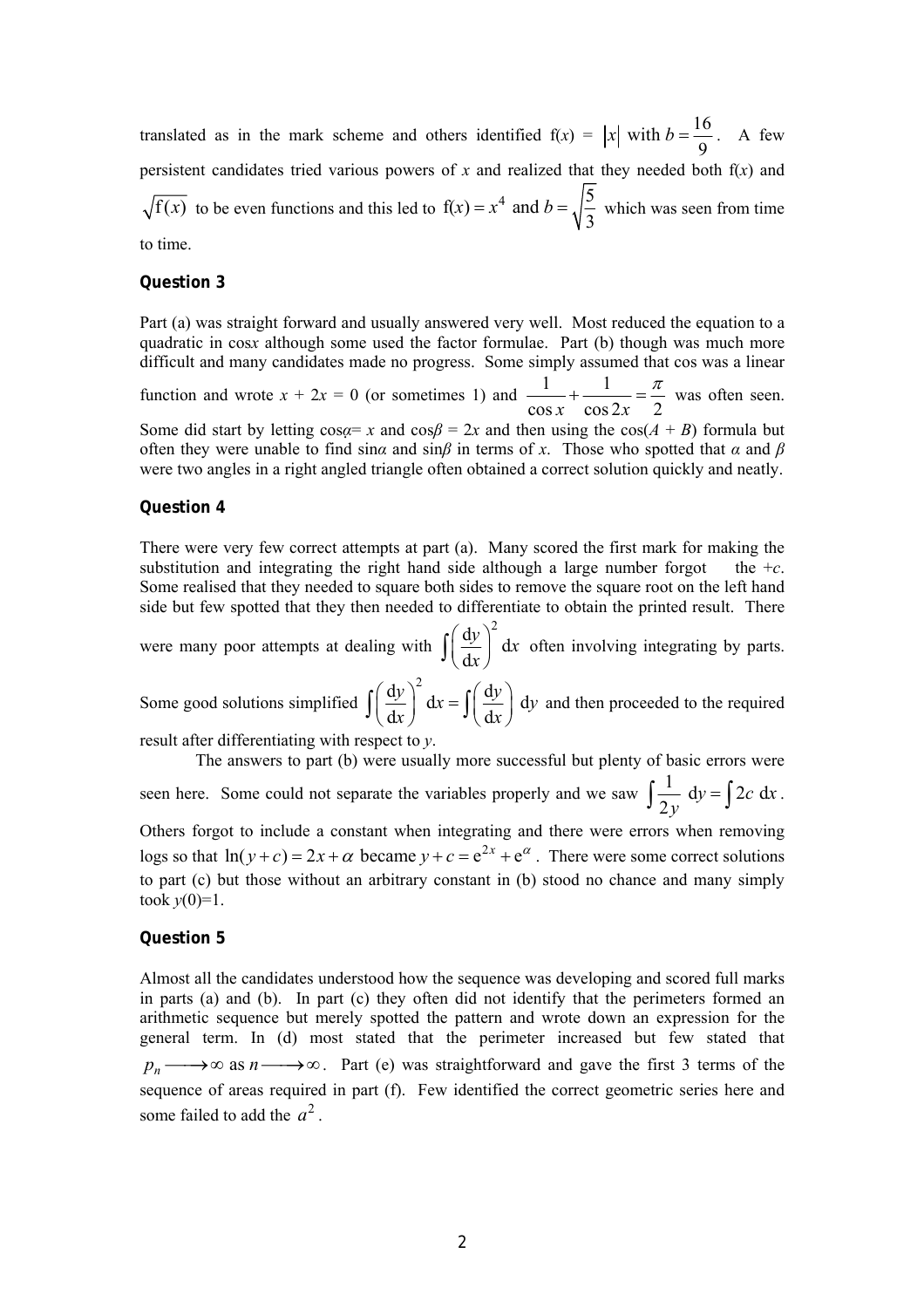#### **Question 6**

Part (a) was nearly always correct and most used the product rule correctly in part (b) and usually proceeded to the printed result although sometimes the identity work was rather protracted. Most candidates knew what they were trying to do in part (c) but some made heavy weather of the algebra. The most successful approaches considered  $f(x) = \pi - 2x - 2\sin x$ and then considered  $f(\frac{\pi}{4})$  and  $f(\frac{\pi}{3})$ . Justification for  $f(\frac{\pi}{4}) > 0$  and  $f(\frac{\pi}{3}) < 0$  were often blurred (although some candidates gave excellent arguments here and also justified  $\sec^2\left(\frac{x}{2}\right) \neq 0$ 2  $\left(\frac{x}{2}\right) \neq 0$ ) but candidates were able to explain that a change of sign meant a turning

point existed in the given range. Very few showed that this turning point was a maximum and some attempted  $A''(x)$  to try and show this. There were a variety of methods employed to answer part (d) and the surd manipulation was usually carried out correctly. Most used a

formula for tan2*A* but other approaches used the identity  $\tan\left(\frac{\pi}{8}\right) = \frac{\sin\left(\frac{\pi}{4}\right)}{4}$  $(\frac{\pi}{4})$ 4 8 4 sin tan  $1 + \cos$ π  $(\frac{\pi}{8}) = \frac{(4)}{1 + \cos(\frac{\pi}{4})}$ . Even those

who failed to complete part (d) were often able to form a correct argument to establish the result in part (e).

#### **Question 7**

In part (a) most realised that angle  $OPQ = 90^\circ$  but few gave any justification for this. They were often able to use this though to establish the given result although the use of vector notation was poor. Most had a correct method for finding  $\lambda$  in part (b) but arithmetic slips often meant that the correct answer was not obtained. There were fewer good attempts at part (c) with many candidates concentrating on finding lengths rather than a vector route for  $\overline{OR}$ . There were many possible ways of finding the area of the kite and many candidates were successful here.

Attempts at parts (e) and (f) were few and far between. A clear diagram with the centre of *C*1 on *OQ* and the radii drawn to meet *OP* and *PQ* at right angles usually meant that they could identify a square and use similar triangles to obtain the required result. Those who achieved a result in part (e) were often able to tackle part (f) too and several fully correct solutions were seen.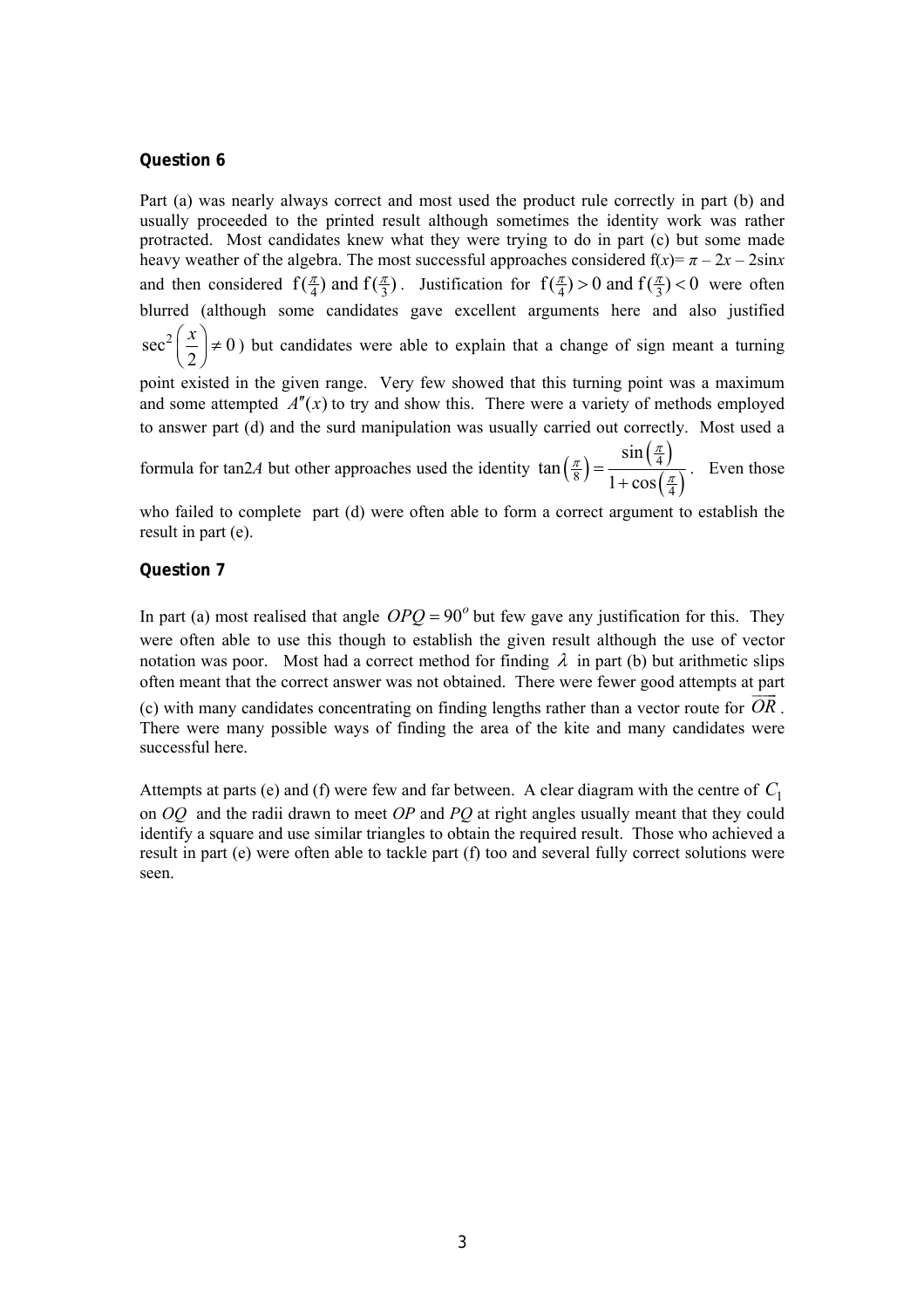### **Grade Boundaries:**

June 2007 GCE Mathematics Examinations

|                           | <b>Distinction</b> | <b>Merit</b> |
|---------------------------|--------------------|--------------|
| <b>Advanced Extension</b> | 68                 |              |